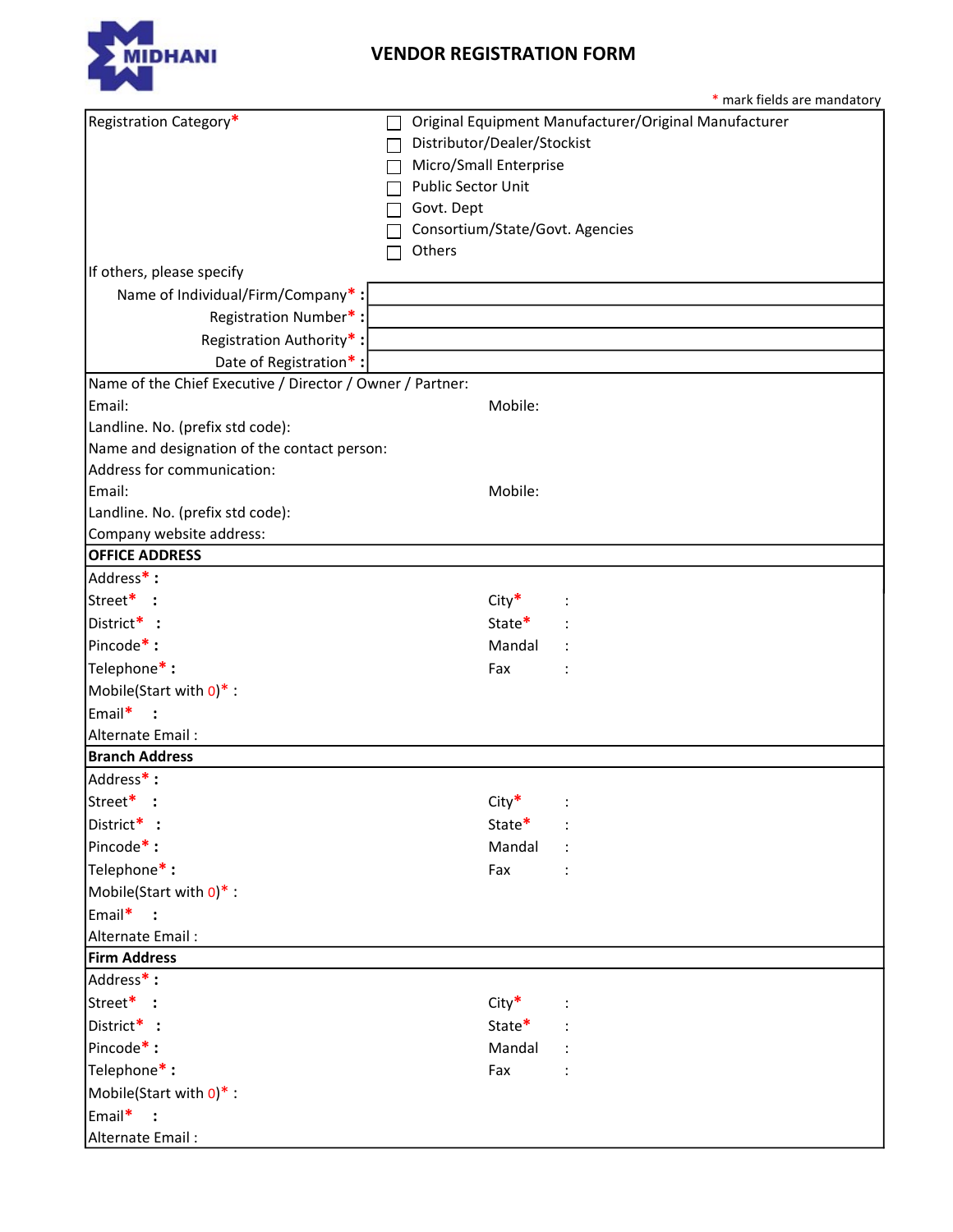| <b>APPLICANT PROFILE</b> |  |
|--------------------------|--|
|--------------------------|--|

| 1. | Type of Ownership:                                                                    | Individual                                                  |
|----|---------------------------------------------------------------------------------------|-------------------------------------------------------------|
|    | (Enclose supporting document                                                          | Partnership                                                 |
|    | attested by public Attorny)                                                           | Ltd. Company(Private/Public)                                |
|    |                                                                                       | PSU/Govt. Undertaking                                       |
|    |                                                                                       |                                                             |
|    |                                                                                       | Research Institute                                          |
|    |                                                                                       | Trust                                                       |
|    |                                                                                       | Joint Venture/other tie-up for equipment, financial backing |
|    |                                                                                       | or Project Management                                       |
|    | Joint Ventures :                                                                      |                                                             |
|    |                                                                                       |                                                             |
|    | If Others:                                                                            |                                                             |
|    |                                                                                       |                                                             |
| 2  | a) Category of Industry as per                                                        | Micro                                                       |
|    | MSMED Act, 2006                                                                       | Small                                                       |
|    |                                                                                       | Medium                                                      |
|    |                                                                                       | SC/ST owned MSE                                             |
|    |                                                                                       | Women owned MSE                                             |
|    |                                                                                       |                                                             |
|    | If you are Micro/Small Enterprise, please enclose Udyam Registration Certificate      |                                                             |
|    | (Self certified photocopy).                                                           |                                                             |
|    |                                                                                       |                                                             |
|    | b) Is your firm a startup? If so, please provide recognition certificate by           |                                                             |
|    | Dept. of Industrial Policy and Promotion                                              |                                                             |
|    |                                                                                       | Yes                                                         |
|    |                                                                                       | No                                                          |
|    |                                                                                       |                                                             |
|    |                                                                                       |                                                             |
|    | (c) Do you have ISO                                                                   | Valid Upto:<br>Yes                                          |
|    | 9000/9001/9002 certification?                                                         | No                                                          |
|    | If yes, please specify                                                                |                                                             |
|    | & indicate validity                                                                   |                                                             |
|    | (d) In case of certification by other accredited institutions, please give details:   |                                                             |
|    | Institution:                                                                          |                                                             |
|    |                                                                                       |                                                             |
|    | Type of Certification:                                                                |                                                             |
|    | Valid up to:                                                                          |                                                             |
|    |                                                                                       |                                                             |
| 3  | Is your firm / Co. registered                                                         | Yes                                                         |
|    |                                                                                       | No                                                          |
|    |                                                                                       |                                                             |
|    | If Yes, furnish below details and enclose supporting document for applicable category |                                                             |
|    | a) As a proprietary firm?                                                             | Yes                                                         |
|    |                                                                                       | No                                                          |
|    |                                                                                       |                                                             |
|    | If yes, give the names of all firms                                                   |                                                             |
|    | having the same proprietor:                                                           |                                                             |
|    | b) Under Indian Partnership Act 1932?                                                 | Yes                                                         |
|    |                                                                                       | No                                                          |
|    | If yes, give the names of all firms                                                   |                                                             |
|    | having same partners:                                                                 |                                                             |
|    | c) Under Indian Companies Act 1956?                                                   | Yes                                                         |
|    |                                                                                       |                                                             |
|    |                                                                                       | No                                                          |
|    | Details:                                                                              |                                                             |
|    |                                                                                       |                                                             |
| 4. | Nature of Business carried out:                                                       | Manufacturer                                                |
|    |                                                                                       |                                                             |
|    | (Attach Brochures / leaflets of                                                       | Service / Subcontractor                                     |
|    | products manufactured)*                                                               | Authorized Agent                                            |
|    |                                                                                       |                                                             |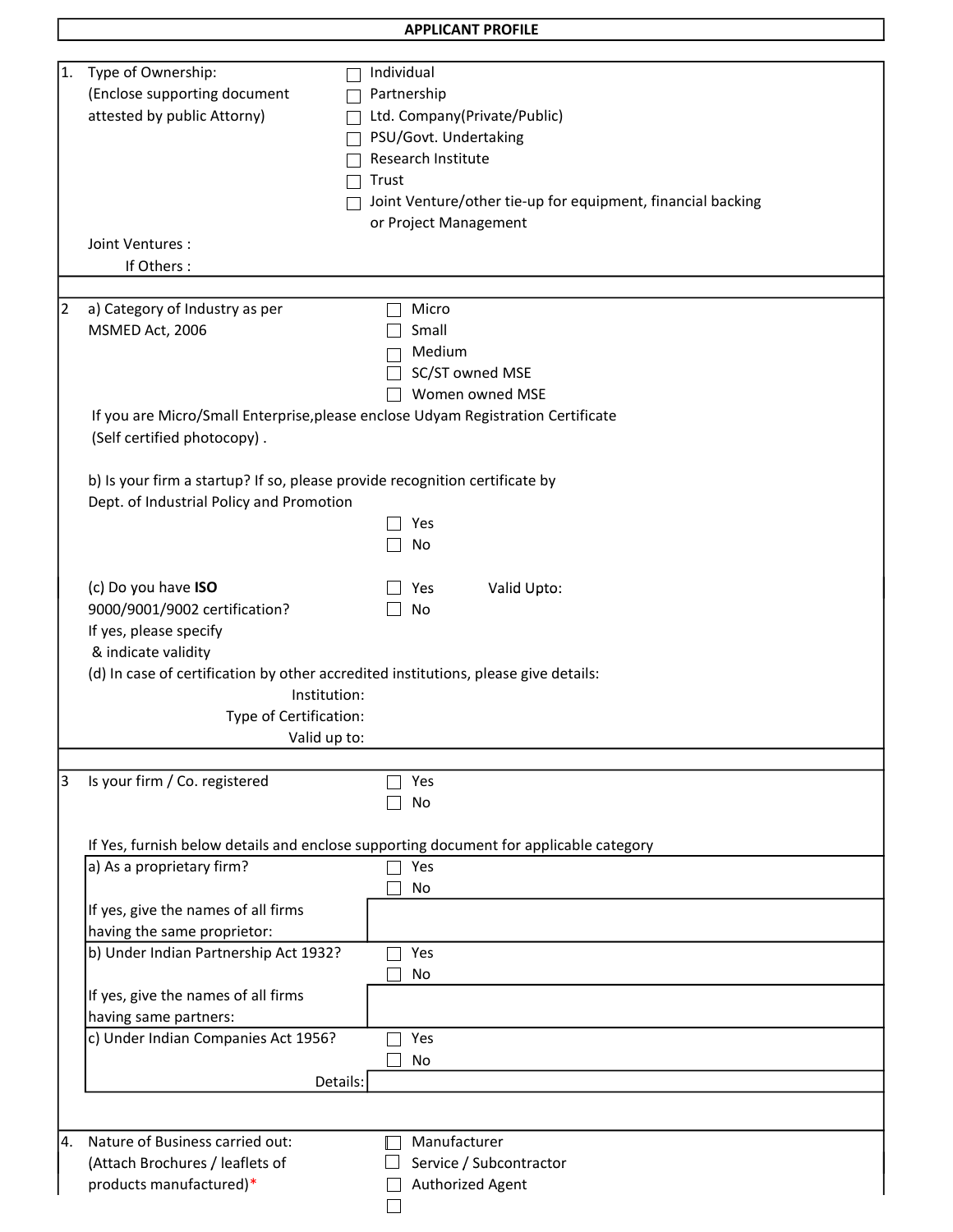| 5. | Items of Manufacture / Service / Civil<br>Works / Agency / Dealership / |              | Dealer<br>Trader<br>Consultant<br>CivilWorks<br>Conversion/Outsourcing<br>Others, please specify                                                                                                                                                                                                                                                                                                   |
|----|-------------------------------------------------------------------------|--------------|----------------------------------------------------------------------------------------------------------------------------------------------------------------------------------------------------------------------------------------------------------------------------------------------------------------------------------------------------------------------------------------------------|
|    | Consultancy for which Registration<br>is sought:                        |              |                                                                                                                                                                                                                                                                                                                                                                                                    |
| 6. | List of product categoty being dealt<br>with (Please put tick mark)     | $\mathbf{1}$ | Capital Items<br>Raw Materials (Metals / Ferro Alloys / Alum. Bars etc.)<br>Production Consumables (Graphite electrodes etc.)<br><b>General Consumables</b><br>Hand tools, Gauges and Instruments<br><b>Specific Tools</b><br>General Spares<br>Job work at supplier end / Conversion<br>Services<br>Civil works<br>Transportation<br>Stationery and other miscellaneous<br>Others, please specify |
|    | 7. If manufacturer/sub-contractor                                       |              | Yes<br>No                                                                                                                                                                                                                                                                                                                                                                                          |
| 8. | If Agent, please give the details<br>Give related Details:              |              | Territories<br>Principal held details of the agent agreements<br>Details of modalities of stock held<br>Maximum value of supply at any time<br>Facilities for after sales Service                                                                                                                                                                                                                  |
|    |                                                                         |              |                                                                                                                                                                                                                                                                                                                                                                                                    |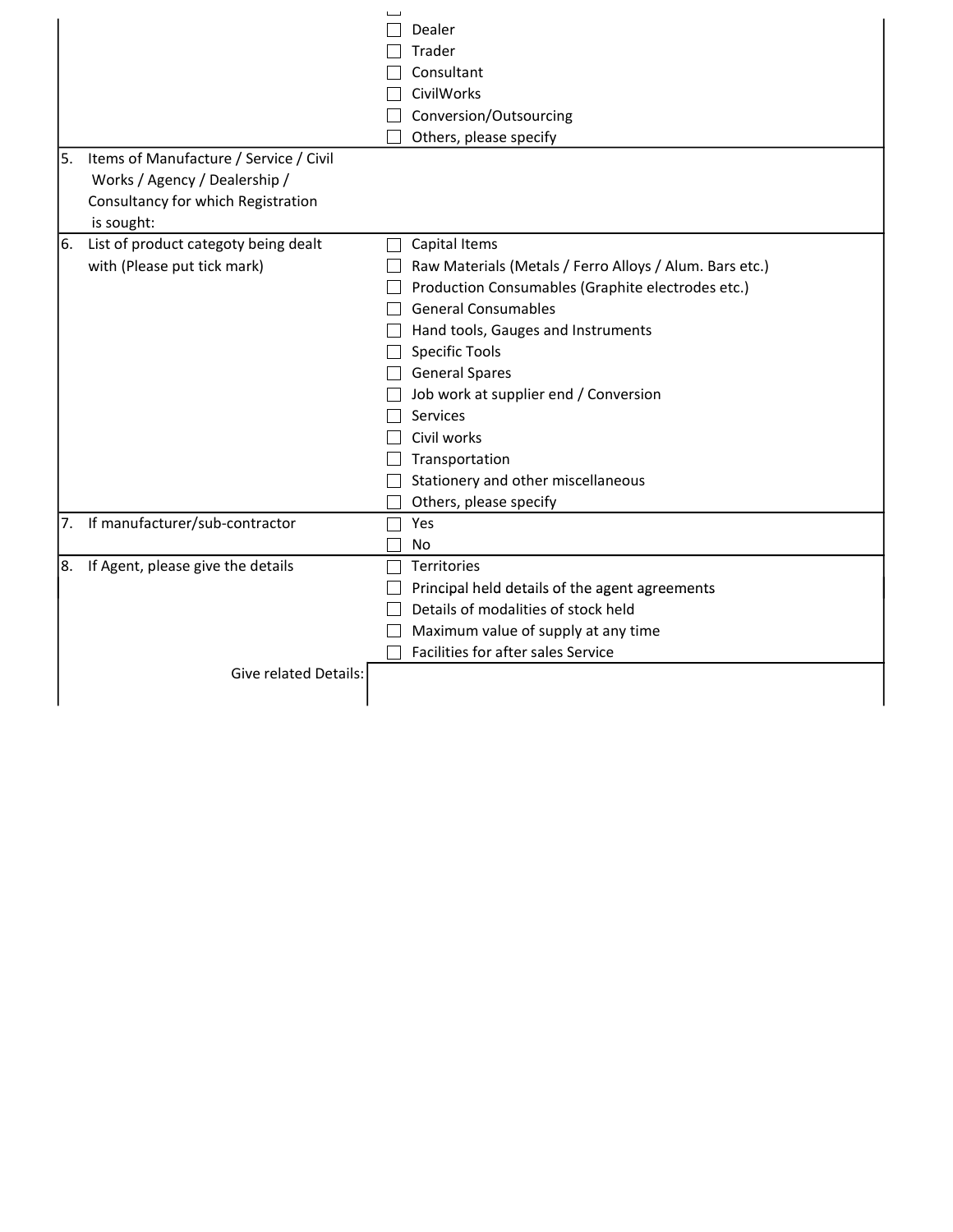| If stockist, please state the level of stocks<br>19.<br>held, approximate stock in trade<br>normally held, maximum value of supply<br>that can be executed at any time, Surety/<br>testimonial establishing dependency and<br>capacity to execute contracts.<br>10. Value of movable/immovable property |                                                      |
|---------------------------------------------------------------------------------------------------------------------------------------------------------------------------------------------------------------------------------------------------------------------------------------------------------|------------------------------------------------------|
| with details. Self certified documents to<br>be submitted.                                                                                                                                                                                                                                              |                                                      |
| 11. Details of Sales turnover and<br>sales tax paid in last 3 years:<br>(Enclose Annual Reports)                                                                                                                                                                                                        | (a)<br>Year:<br>Details:<br>Year:<br>(b)<br>Details: |
|                                                                                                                                                                                                                                                                                                         | (c)<br>Year:<br>Details:                             |
| 12. Are you listed/ Approved contractor<br>for other PSU/ Govt Department.<br>If "Yes", Please give details and enclose Registration Document.<br>Details:                                                                                                                                              | Yes<br>No                                            |
| 13. Have you ever been Black listed by<br>any of the above.<br>If "Yes", Please give details and enclose self-certified document.<br>Details:                                                                                                                                                           | Yes<br>No                                            |
| 14. Are already doing business with<br>Midhani?<br>If "Yes", Please give details:<br>(PO Number, Item Description)                                                                                                                                                                                      | Yes<br>No                                            |
| 15. Are you willing to furninsh<br>security deposit?                                                                                                                                                                                                                                                    | Yes<br>No                                            |
| 16. Are you willing to abide by Midhani's<br><b>General Terms and Conditions of</b><br>contract.? Accept                                                                                                                                                                                                | Yes<br>No                                            |

17. References of Your Customers :

 Please enclose self certified photocopies of orders executed during the last one year. At least 2 PO's / Invoices executed during last one year for the material /service sought to be submitted.

| l sı.<br> No | <b>Plant / Organization</b> | Material /<br><b>Service</b><br><b>Description</b> | Order No. / Date | Value in Rs. |
|--------------|-----------------------------|----------------------------------------------------|------------------|--------------|
|              |                             |                                                    |                  |              |
|              |                             |                                                    |                  |              |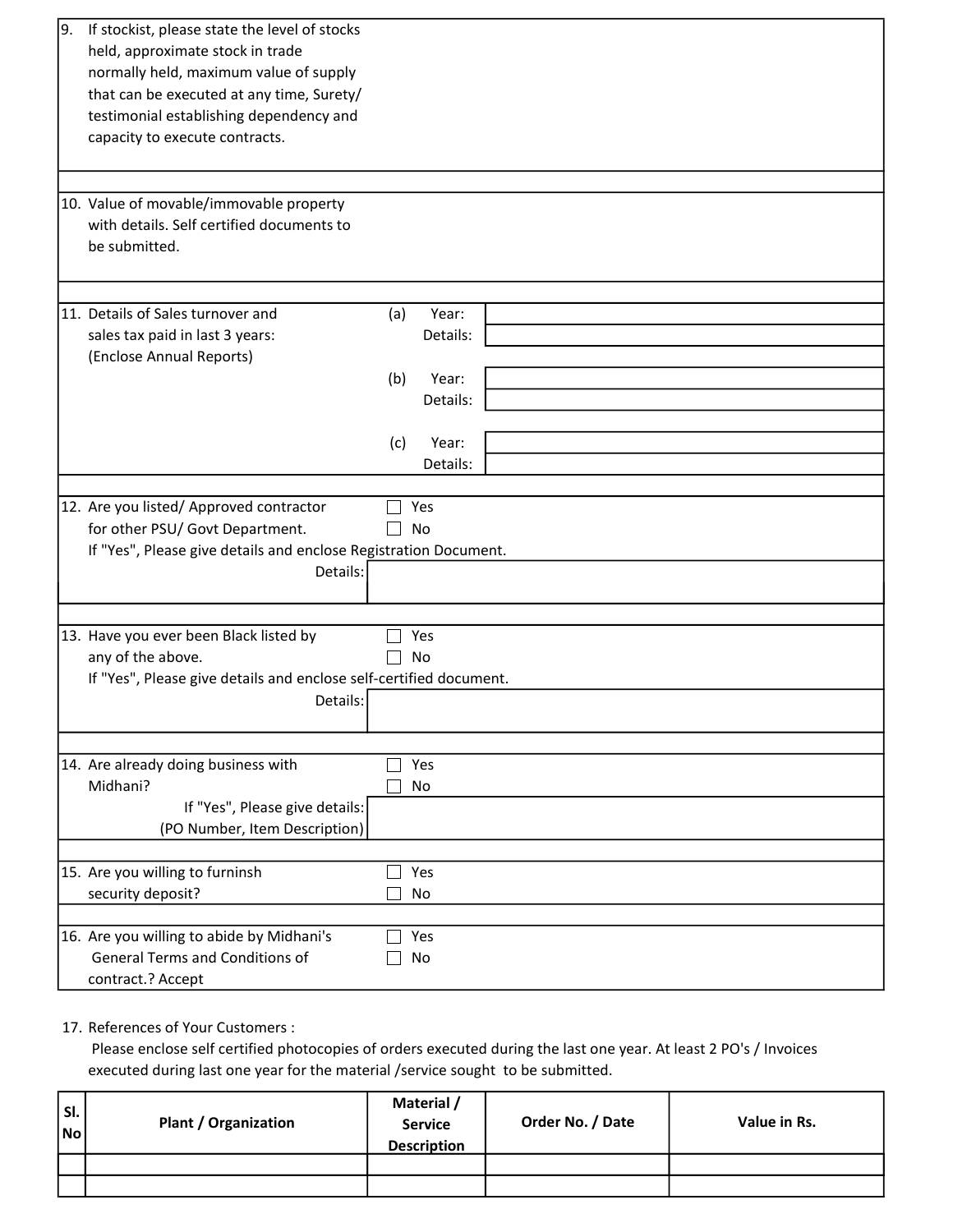18 Whether you are registered in GeM ? If so please provide your GeM Seller Id

| GeM seller Id:                                                                                              |  |  |
|-------------------------------------------------------------------------------------------------------------|--|--|
| Note: If you are not registered in GeM as seller, please register your firm and upload your products in GeM |  |  |
| $(https://gem.gov.in/).$ This is a mandatory requirement                                                    |  |  |

| 19 Please confirm whether your              | Yes |  |
|---------------------------------------------|-----|--|
| firm/company abides to all labour laws      | No  |  |
| (including child labour) and regulations of |     |  |
| both state and central Government of        |     |  |
| India                                       |     |  |

20 Vendor should provide self declaration that their entity has not been convicted of an offence under Prevention of Corruption Act, 1988 or under the Indian Penal Code or any other law for the time being in force, etc.

|   |                                           | PLEASE FURNISH THE FOLLOWING DETAILS                  |
|---|-------------------------------------------|-------------------------------------------------------|
|   |                                           |                                                       |
|   |                                           |                                                       |
|   |                                           |                                                       |
|   | 1   Floor area of factory                 |                                                       |
|   | 2 Number of workers employed              |                                                       |
| 3 | Number of employees in QC/Inspection      |                                                       |
|   | 4 Sources of raw materials                |                                                       |
| 5 | Collaborators                             |                                                       |
|   | 6 Any details of plant and machinery      |                                                       |
|   |                                           | <b>PLANT AND MACHINERY</b>                            |
|   | 1 Details of plant and machinery          |                                                       |
|   | 2 Inspection equipment                    |                                                       |
|   | 3 Test facilities                         |                                                       |
|   | 4 Any facilities being sought from others | ÷                                                     |
|   |                                           | REGISTRATION PARTICULARS (Enclose documents for each) |
|   |                                           |                                                       |

| 1   Permanent Account No*   |  |
|-----------------------------|--|
| 2 GST Registration Number * |  |

| The following information of Bank Account of the company, duly endorsed by the bank(required for electronic Fund Transfer - |
|-----------------------------------------------------------------------------------------------------------------------------|
| EFT/RTGS) is to be submitted.                                                                                               |

1 Name of Company\* : : 2 Name of Bank\*  $\qquad \qquad$ :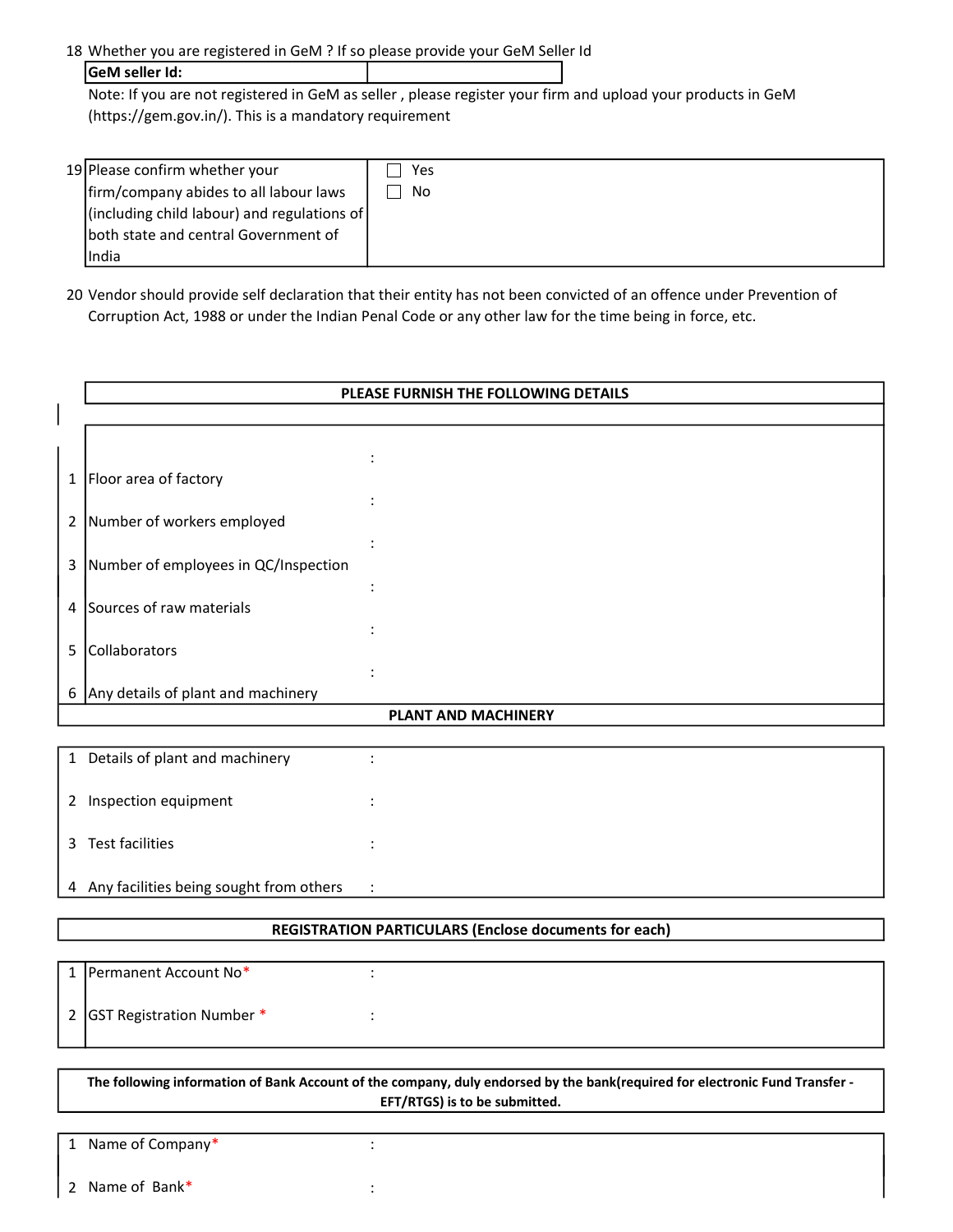| 3 Name of Bank Branch & Address*                              | $\ddot{\cdot}$ |
|---------------------------------------------------------------|----------------|
| 4 City/Place*                                                 | $\ddot{\cdot}$ |
| 5 Account Number*                                             | ÷              |
| 6 Account Type*                                               | ÷              |
| IFSC code of the Bank Branch*<br>$\overline{7}$               | ÷              |
| MICR Code of the Bank Branch*<br>8                            | ÷              |
| Details of other Bankers<br>9<br>(for reference purpose only) | $\ddot{\cdot}$ |

## REGISTRATION FEE

For registration, please send non refundable registration fee Rs. 500/- plus applicable GST (Presently GST applicable is 18%. Hence vendor has to pay Rs.590/-) in favor of 'MISHRA DHATU NIGAM LIMITED' payable at Hyderabad.

|   | 1 DD NUMBER<br>or UTR No. of NEFT payment done |                                   |
|---|------------------------------------------------|-----------------------------------|
|   | 2 DD AMOUNT                                    | ٠<br>$\bullet$                    |
| 3 | DD Date                                        | $\bullet$<br>$\ddot{\phantom{a}}$ |
| 4 | <b>BANK NAME</b>                               | $\bullet$<br>$\bullet$            |
|   | 5 UTR No. /date for NEFT/RTGS                  |                                   |

The information furnished in this form is true to the best of my knowledge and belief. In case the same is found incorrect, MIDHANI reserves the right to cancel the registration and also take any other action as deemed fit.

| Signature |
|-----------|
|-----------|

Date: Name & Designation \* [Rubber / Stamped]

Place:

Seal of the Company

\*

- 1. Proprietor / Partner / Director
- 2. Company Secretary / Head of Administration (for foreign company's Indian Operation)

Note: Please attach separate sheet whereever necessary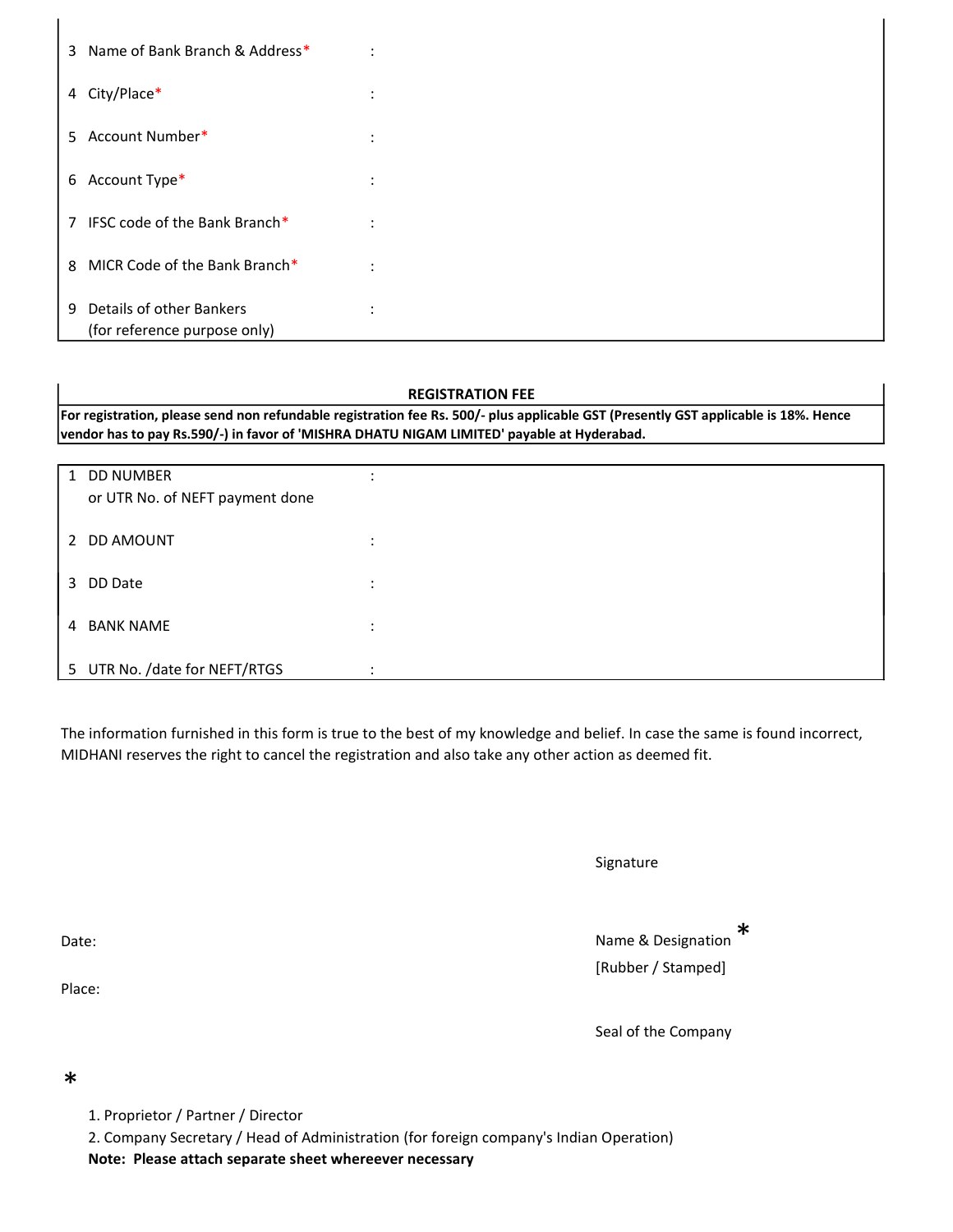| THE FOLLOWING DOCUMENTS ARE REQUIRED                                                                |
|-----------------------------------------------------------------------------------------------------|
| COPY OF REGISTRATION / MEMORANDUM AND ARTICLES OF ASSOCIATION (IF PUBLIC LIMITED COMPANY            |
| OR PRIVATE LIMITED COMPANY)                                                                         |
| CERTIFICATE OF INCORPORATION (IF PUBLIC LIMITED COMPANY OR PRIVATE LIMITED COMPANY)                 |
|                                                                                                     |
| PARTNERSHIP DEED (IF PARTNERSHIP FIRM)                                                              |
|                                                                                                     |
| LATEST LIST OF BOARD OF DIRECTORS/PARTNERS                                                          |
|                                                                                                     |
| MSME CERTIFICATE (OPTIONAL)                                                                         |
| A. IF YOU ARE A MSE, PLEASE PROVIDE PROOF OF THE SAME ALONG WITH UDYAM REGISTRATION CERTIFICATE     |
| B. PLEASE FURNISH CERTIFICATE IF YOU BELONG TO SC/ST OWNED MSE, WOMEN OWNED MSE                     |
| START-UP CERTIFICATE (OPTIONAL)                                                                     |
|                                                                                                     |
| ISO 9001:2008 CERTIFICATE (OPTIONAL)                                                                |
|                                                                                                     |
| INCOME TAX RETURNS (LAST 3 FINANCIAL YEARS)                                                         |
| $\overline{\phantom{a}}$                                                                            |
| BALANCE SHEET AND PROFIT & LOSS STATEMENT (LAST 3 FINANCIAL YEARS)                                  |
| ⊔                                                                                                   |
| <b>GST CERTIFICATE</b>                                                                              |
| $\Box$                                                                                              |
| PAN CARD COPY                                                                                       |
| $\Box$                                                                                              |
| DEALERSHIP / CHANNEL PARTNER CERTIFICATE (OPTIONAL)                                                 |
| $\Box$                                                                                              |
| VALID REGISTRATION CERTIFICATE OF OTHER P.S.U. / GOVT. ORGANIZATION (OPTIONAL)                      |
| RS.500/- PLUS APPLICABLE GST (Rs.590/-) IN FAVOUR OF MISHRA DHATU NIGAM LIMITED,                    |
| PAYABLE AT HYDERABAD / RECEIPT OR PROOF IN CASE OF NEFT TRANSFER                                    |
| Midhani Bank details are given below                                                                |
| Mishra Dhatu Nigam Limited                                                                          |
| Bank Name: HDFC Bank Ltd.                                                                           |
| Branch Address: Lakdikapul Branch,                                                                  |
| Hyderabad.                                                                                          |
| Account No.: 00210330000440.                                                                        |
| IFSC Code: HDFC0000021                                                                              |
| l 1                                                                                                 |
| EXPERIENCE CERTIFICATE (P.A.C. / PERFORMANCE CERTIFICATE / PREVIOUSLY EXECUTED P.O.                 |
| COPIES / CONTRACTS FOR THE SAME OR SIMILAR MATERIAL / SERVICE FOR WHICH REGISTRATION IS SOUGHT.     |
| AT LEAST 2 POS / INVOICES WHICH ARE EXECUTED DURING THE LAST ONE YEAR TO BE SUBMITTED               |
|                                                                                                     |
| VENDOR REGISTRATION CERTIFICATES GIVEN BY PSU'S/GOVERNMENT ORGANISATIONS (OPTIONAL)                 |
|                                                                                                     |
| <b>GeM REGISTRATION PROOF</b>                                                                       |
|                                                                                                     |
| FACTORY LICENSE AND PCB CFO (If applicable)                                                         |
| VENDOR SHOULD PROVIDE SELF DECLARATION THAT THEIR ENTITY HAS NOT BEEN CONVICTED OF AN OFFENCE UNDER |
| PREVENTION OF CORRUPTION ACT, 1988 OR UNDER THE INDIAN PENAL CODE OR ANY OTHER LAW FOR THE TIME     |
| BEING IN FORCE, ETC                                                                                 |